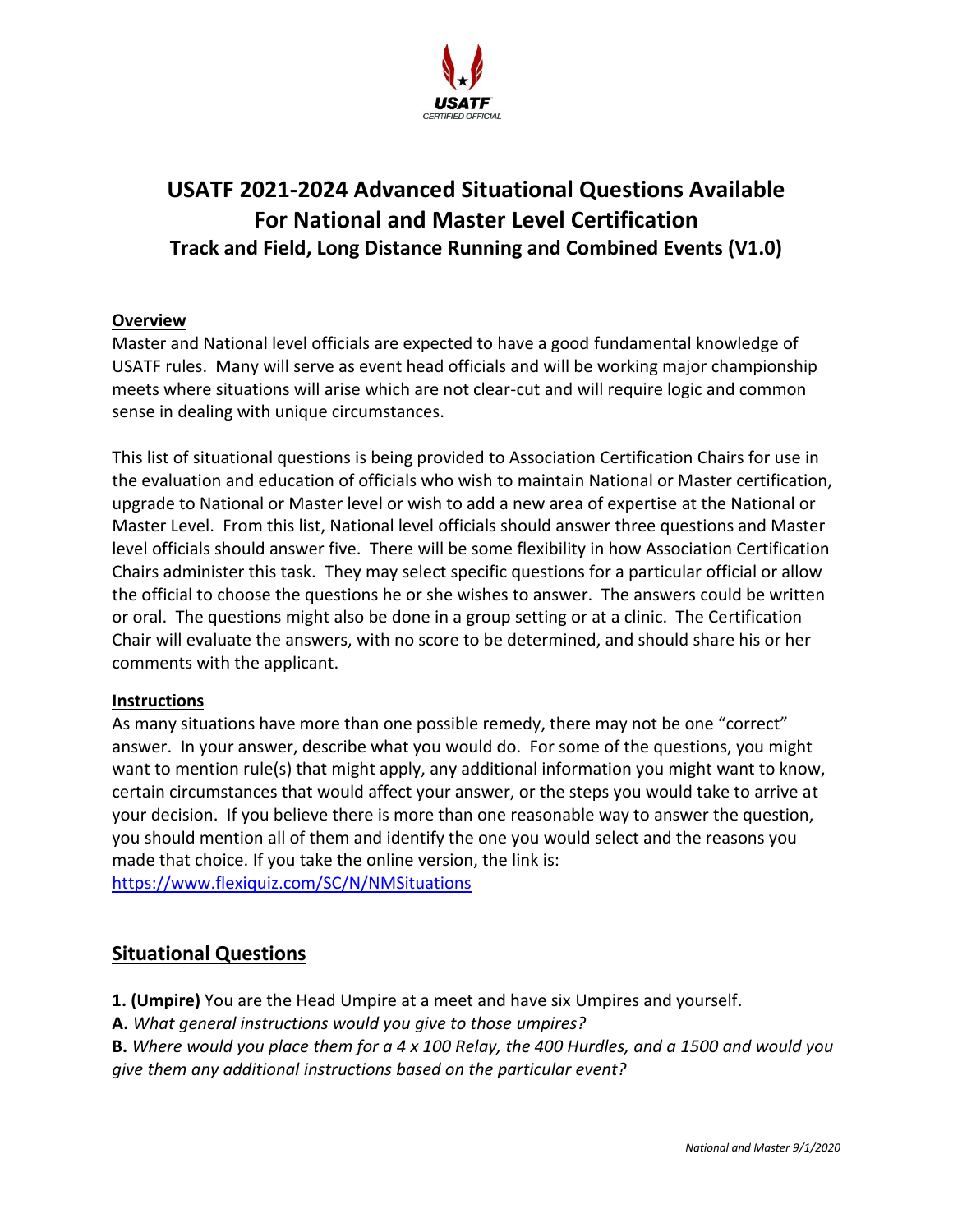**2. (Throws)** You are the Head Official for one of the Throwing Events and need to set up the area/venue or, if already set up, check that it is ready for competition. **A.** *Pick any of the four throwing events and describe the steps you would take.*

**3. (Lap Scorer)** You are the only Lap Scorer for a Master's 3,000 involving 18 athletes (men and women in multiple age groups).

**A.** *What steps would you take to get ready and how would you attempt to keep an accurate account of what was going on during the race? What info would you communicate to the athletes, particularly the leaders in each group and ones that are more than a lap behind? How would you handle ringing the bell indicating one lap to go?*

**4. (Umpire)** You are the Head Umpire responsible for putting the hurdles on the track or checking that the hurdles are correctly placed and set up properly. You are also responsible for the steeplechase hurdle jumps and the water jump.

**A.** *What instructions would you give to the umpires and anyone else assisting you?*

**5. (Vertical Jumps – Pick PV or HJ.)** You are the Head Official in a vertical jump and there is no referee assigned to the vertical events. Suddenly, in the middle of the event, lightning occurs and the track must be cleared immediately. The weather delay is 3 hours, 10 minutes. (The event started at 10AM.) Of the 15 athletes: five had three consecutive misses. Four had cleared the bar on their first or second attempt. Four had two misses. Two had one miss. **A.** *How would you restart the event in this situation?*

**B.** *Would you handle the situation differently if this had happened during the first height (progression) and there were also five athletes who had not yet entered the competition?*

**6. (Clerk/Call Room)** You are the Chief Clerk of Course or Call Room Official, how would you handle the following …

**A.** *The 200m is reseeded due to many scratches.*

- **B.** *An athlete shows up without his or her bib number.*
- *C. An athlete shows up to compete in a running event and his or her shoe has 11 spikes.*
- *D. An athlete in Youth shows up for the javelin with a shoe that has more than 11 spikes.*

**7. (Field Event)** You are the Head Official in an Open field event. An athlete is not present when his/her attempt would normally occur.

**A.** *How would you handle that?* 

**B.** *Would you handle it differently if it were a Master's or Youth event?*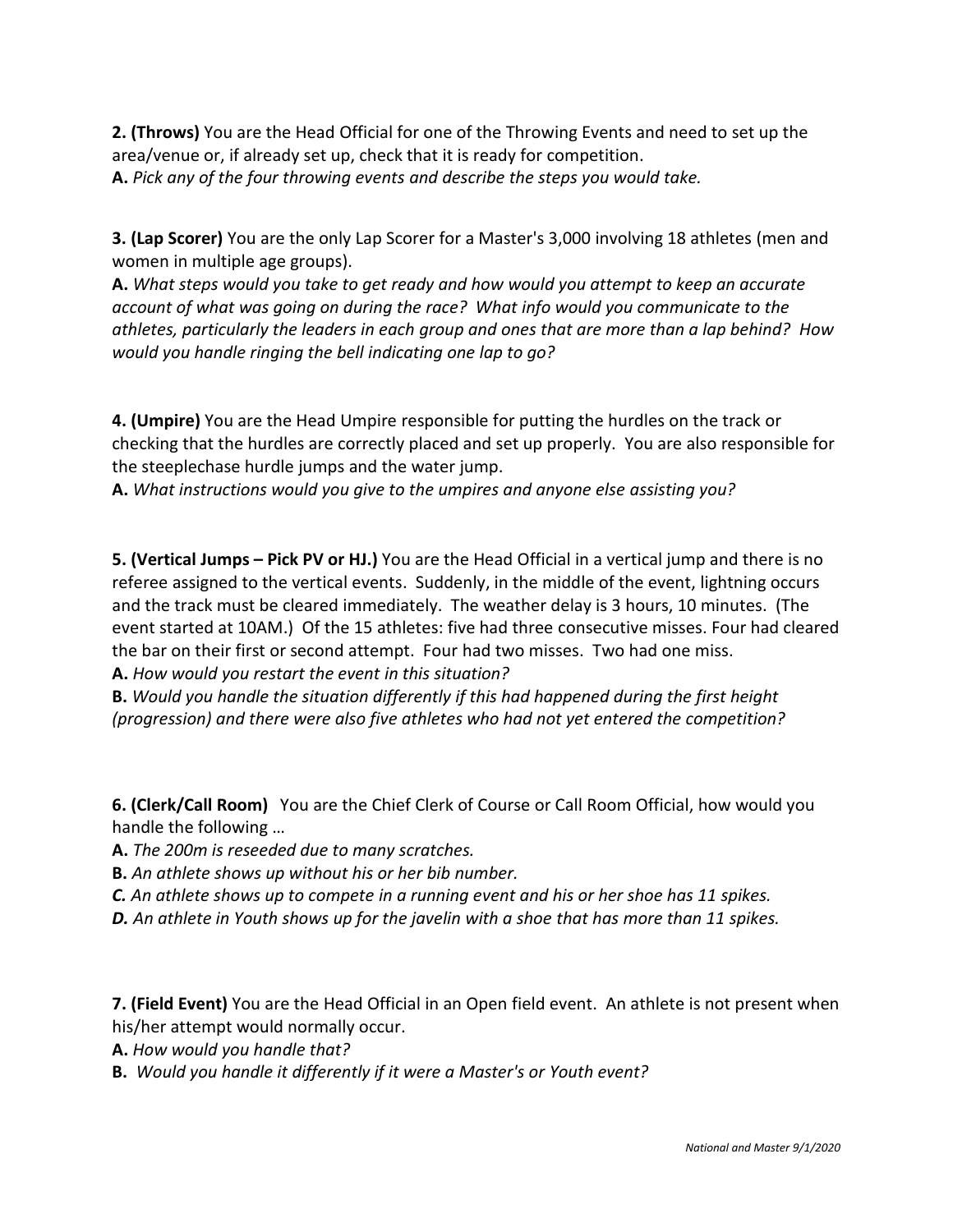**8. (Starter)** You are the Head Starter, how would you handle the following situations?

**A.** *In the 1,500 meter run, 35 meters after the start, an official inadvertently steps into lane 1 and it is not clear whether or not this action caused half the field to be seriously impacted with several athletes falling on the track. If there had been no outside involvement and it appears one or more athletes in the race caused a large number of competitors to be impacted or fall, would you have handled it differently?* 

**B.** *There are four starters including you as the Head Starter. One of the other starters, after the start of the race, fires the gun for a false start. You and the other starters did not see a false start. There is no electronic equipment or the equipment failed.*

**C.** *In an 800 being run in alleys, a runner in the outside alley immediately breaks for lane one after the gun is fired.*

**D.** *In a 10,000 run in alleys, 4 runners out of 6 runners in the outside alley immediately break for lane one after the gun is fired.*

**9. (Field Event)** How would you rule on the following?

**A.** *When a long jumper's feet make contact with the sand, the hat he or she was wearing falls off?*

**B.** *A hammer thrower's implement hits the ground on the first rotation but the athlete continues and releases the implement.*

**C.** *The high jump is in the area of the 400 start. Right when the athlete leaves the ground the race is started and the athlete clearly shows a reaction to the sound of the gun and knocks off the bar.*

**D.** *A youth athlete throwing the 12 pound hammer at a college facility with a 220' fence throws over the fence and hits a tree about 5 feet above the ground.*

**10. (Combined Events)** You are the Combined Events Coordinator for a Men's Decathlon. The men's pole vault has been underway for nearly 2 hours before an athlete decides to enter competition. The athlete requests a warm-up jump without the crossbar.

**A.** *How would handle this?*

**B.** *If this was the Youth Decathlon, would you handle it differently?*

**11. (Combined Events)** You are the Combined Events Coordinator for the Heptathlon. The height for High Jump is set at 1.45m. Only one athlete clears the height. That athlete (only one remaining) requests that the bar be raised to 1.50m.

**A.** *What would you do at an Open Competition?*

**B.** *What would you do at a Youth Competition?*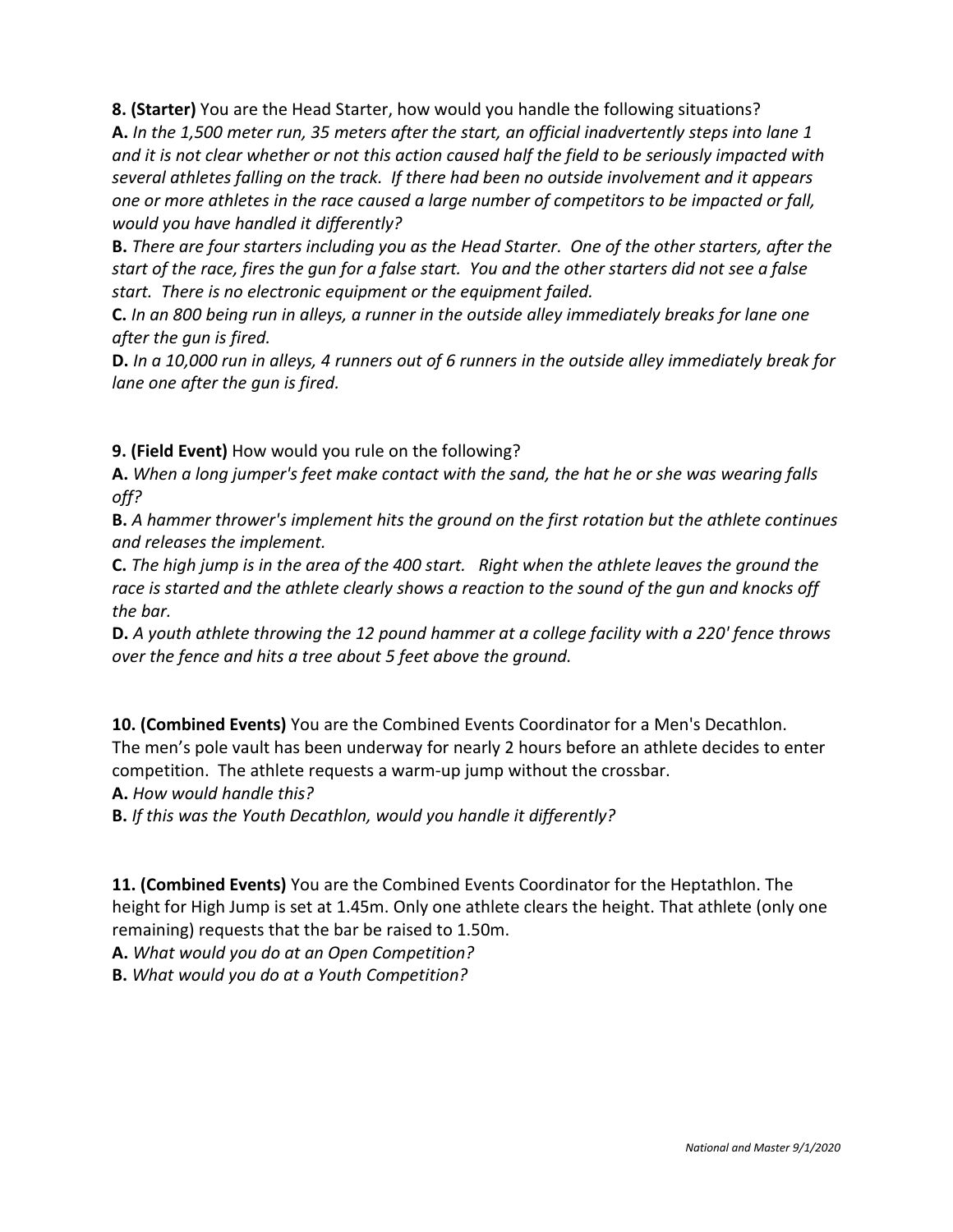**12. (Verticals)** An athlete's hands gripping the pole slipped during his attempt. It had been raining and athletes were doing their best to keep the hand hold area dry. The athlete asks for another jump.

## *How would you handle the situation?*

**13. (LDR)** You are in charge of the Finish Line at a road race whose runners were assigned bibs with chips. The finish area was set up as a corral. After the start and before any athletes have finished, there is an equipment failure.

**A.** *What steps would you take to get proper times and results?*

**14. (LDR)** You are in charge of the Finish Line for an 11-12 youth 3k cross country race with 225 athletes. The meet is not going to have FAT or Chip Timing.

**A.** *How would you set up the finish? What personnel would you want? What jobs would each one do?*

**B.** *What changes might you make if rain or snow is expected?*

**15. (Starter)** You are the Starter for a race scheduled for 1:00 PM at a Nationally televised live meet. How would you handle the following situations?

**A.** *All athletes had checked in but one of the favorite athletes to win the event who was supposed to be in the race was not in the group the clerk or call room official brought to the track and no one knows the reason the athlete is missing.*

**B.** *During the moments before the race, one of the athletes favored to win the event has muscle cramps and will not be able to make the 1:00 PM start***.**

**16. (Verticals)** You are the Head High Jump Official at a Masters' meet. Because of the number of total entries, the High Jump will combine different age groups and include both men and women. Each different group is a considered a separate competition being conducted within one overall competition.

**A.** *How would you conduct the competition?* 

**17. (Horizontals)** You are the Head Long Jump Official... How would you handle the following situations?

**A.** *The competitor runs outside the white lines marking the runway at any point before reaching the take-off board.*

**B.** *The runway is not long enough for an Indoor Meet and the competitor needs to use the part of the track.*

**C.** *The competitor walks back through the landing area after having legally exited the landing area.*